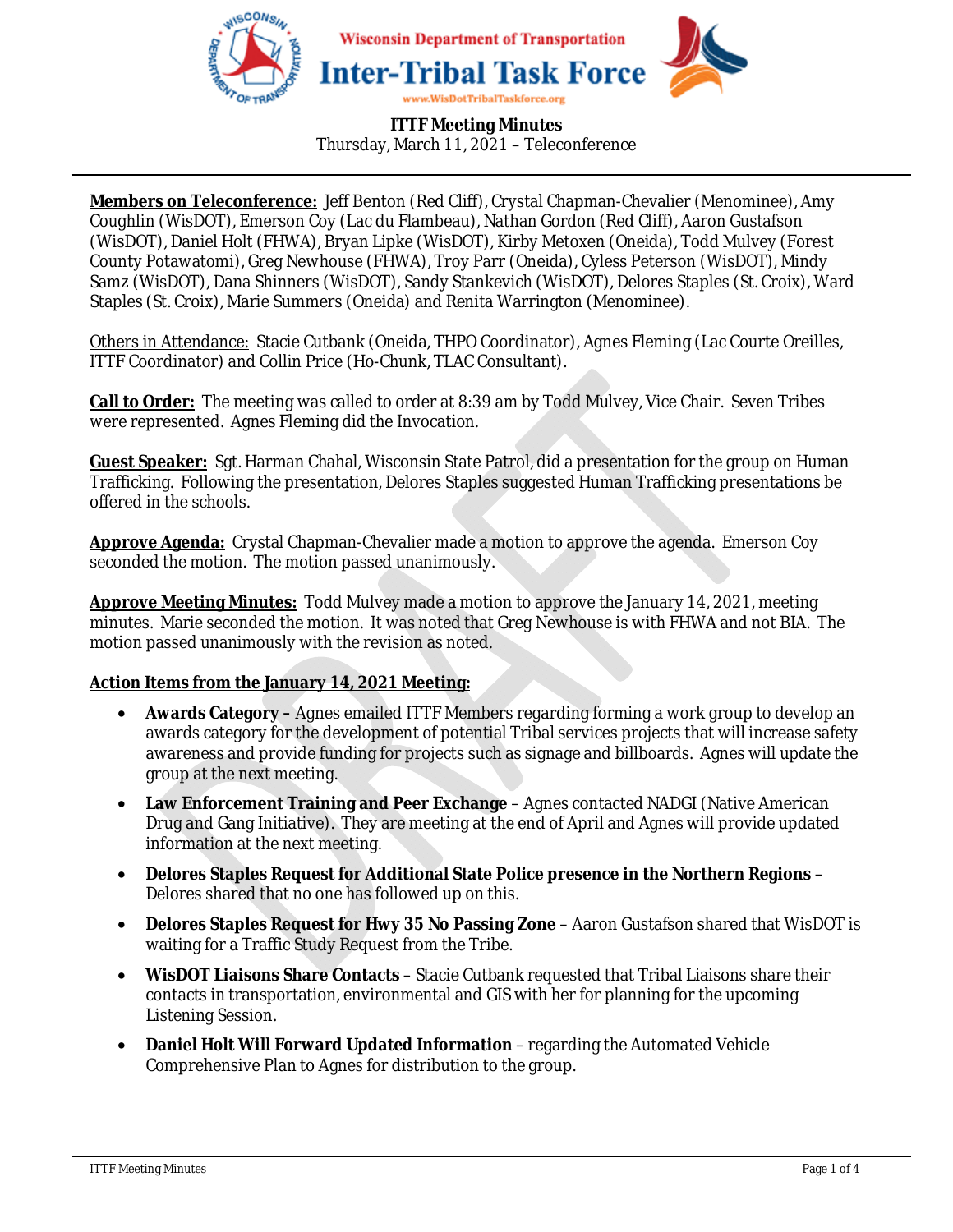

#### **ITTF Meeting Minutes**  Thursday, March 11, 2021 – Teleconference

### **Chairwoman's Report:**

Delores has not been feeling well. Everyone shared their best wishes with her.

Agnes provided the proposed revisions of the Bylaws to ITTF Members and reviewed the suggested revisions with the group. Agnes requested that if anyone has comments or additional revisions, please contact her.

Todd discussed the Challenges and Opportunities for Local and Tribal Governments Panel for the Wisconsin Automated Vehicle External Advisory Committee. (Link from Todd https://wisconsindot.gov/Pages/about-wisdot/who-we-are/comm-couns/wave.aspx). Sandy recommended Todd join the panel, and Todd noted he is currently representing the Forest County Potawatomi Community on the panel and could also represent ITTF. Daniel shared he is also on the committee. A motion was made by Emerson and seconded by Marie for Todd to represent ITTF on the committee. The motion passed unanimously.

### **Standing Reports:**

- State Tribal Affairs Program Sandy Stankevich and Cyless Peterson
	- WISLR Sandy had a meeting with a WISLR specialist, who noted they need signed approval to use GIS files from BIA and Tribal roads. Sandy is working to obtain the needed signatures.
	- o DBE Map Sandy shared that she also needs approval to include Tribes on the DBE Map. An email noting approval would be acceptable. She has received approval from Bad River, Forest County Potawatomi and Oneida.
	- o The Cultural Awareness workshops are proceeding and have received good feedback.
	- o The three IGAs for ITTF, THPO and TLAC expire on June 30, 2021, and WisDOT is seeking solicitations. The deadline to send a letter of interest is March 26th, and proposals are due April 9th. Selection will be done the beginning of May.
	- Sandy and Cyless are meeting with Michael Schwendau to discuss outreach methods for the State Patrol Academy. It was suggested to include the State Patrol in the Summer Institute to get kids thinking about careers.
- WisDOT Inter-Tribal Task Force Agnes Fleming, ITTF Coordinator
	- o Agnes shared there will be savings this fiscal year due to no travel. She is exploring Tribal projects to fund.
	- o Agnes has emailed the Transit Managers regarding a 2021 Transit Peer Exchange and will contact real estate departments for a possible 2021 Real Estate Training.
	- o As noted, the Bylaws have been revised and an upcoming meeting will be scheduled. Agnes shared it would be nice to have more participation at the next meeting to complete this project.
	- o Discussion was held on the 2021 Wisconsin Tribal Transportation Conference (WTTC). Sandy and Cyless have met with the Department of Tourism to explore having them host the Conference. Sandy will be attending the Department of Tourism's annual conference to see how the format works. She suggested holding WTTC for three, half-days. The group needs to determine the tracks and offer suggestions for presenters.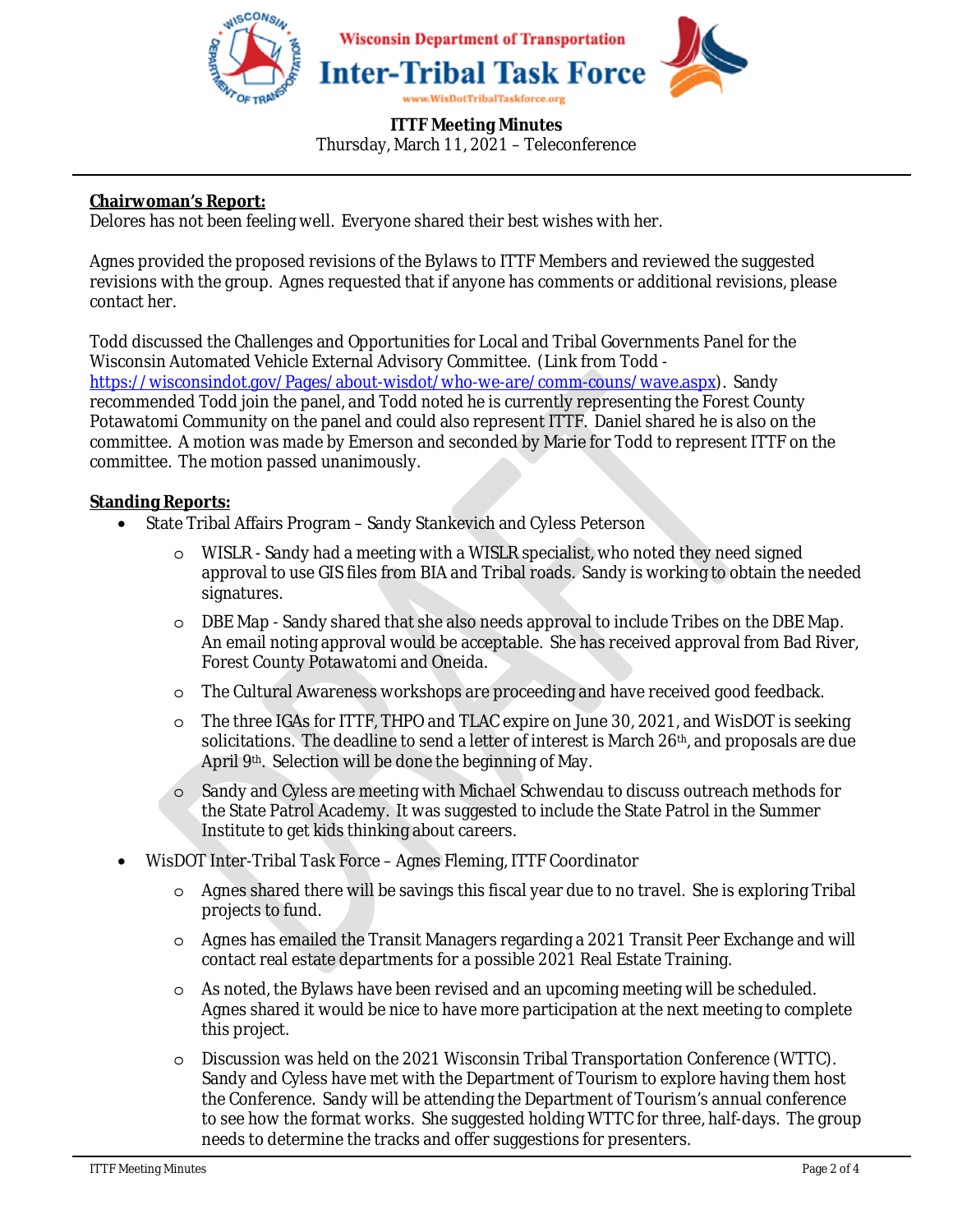

## **ITTF Meeting Minutes**  Thursday, March 11, 2021 – Teleconference

- Tribal Labor Advisory Committee (TLAC) Collin Price
	- o The first TLAC meeting in a while was held yesterday, and Collin noted there was good participation and feedback from the partners. The group is looking to reset and regroup.
	- o The Coordinator position is posted.
	- o The three major initiatives for this year include
		- Engaging Tribal Stakeholders.
		- Policy Roundtables to discuss what policy will look like going forward.
		- Three Part Webinar Series to showcase success stories in communities. The goal is to peak Native interest in the trades.
	- o Work on the Cultural Awareness Curriculum is ongoing.
	- o Work on the website to post future WisDOT projects that include the NAHP is ongoing.
	- o Collin is working on a resource list for people looking to gain entry to the industry.

Nathan shared that Collin did a great job coordinating the meeting and felt new energy with the group.

- Tribal Historic Preservation Officers (THPO) Stacie Cutbank
	- o No updates on the Work Plan. Sandy's information on the new IGA was received and Oneida is looking at submitting.
	- o Stacie is exploring training options as WisDOT has approved reimbursement.
	- o Stacie is meeting tomorrow with Tribal Liaisons and the Tribal Historic Preservation Officers to discuss topics for the Annual Listening Session.

## **Tribal Reports:**

Reports were given by Forest County Potawatomi, Lac du Flambeau, Menominee, Oneida, Red Cliff and St. Croix.

**WisDOT Tribal Liaison Reports:** Reports were provided in advance of the meeting. Amy noted that there are three projects with the Native American Hiring Provision - one has begun in Madison and the other two will start sometime in the summer.

**Adjourn:** A motion to adjourn was made by Marie and seconded by Emerson. The motion passed unanimously. The meeting adjourned at 12:19 pm.